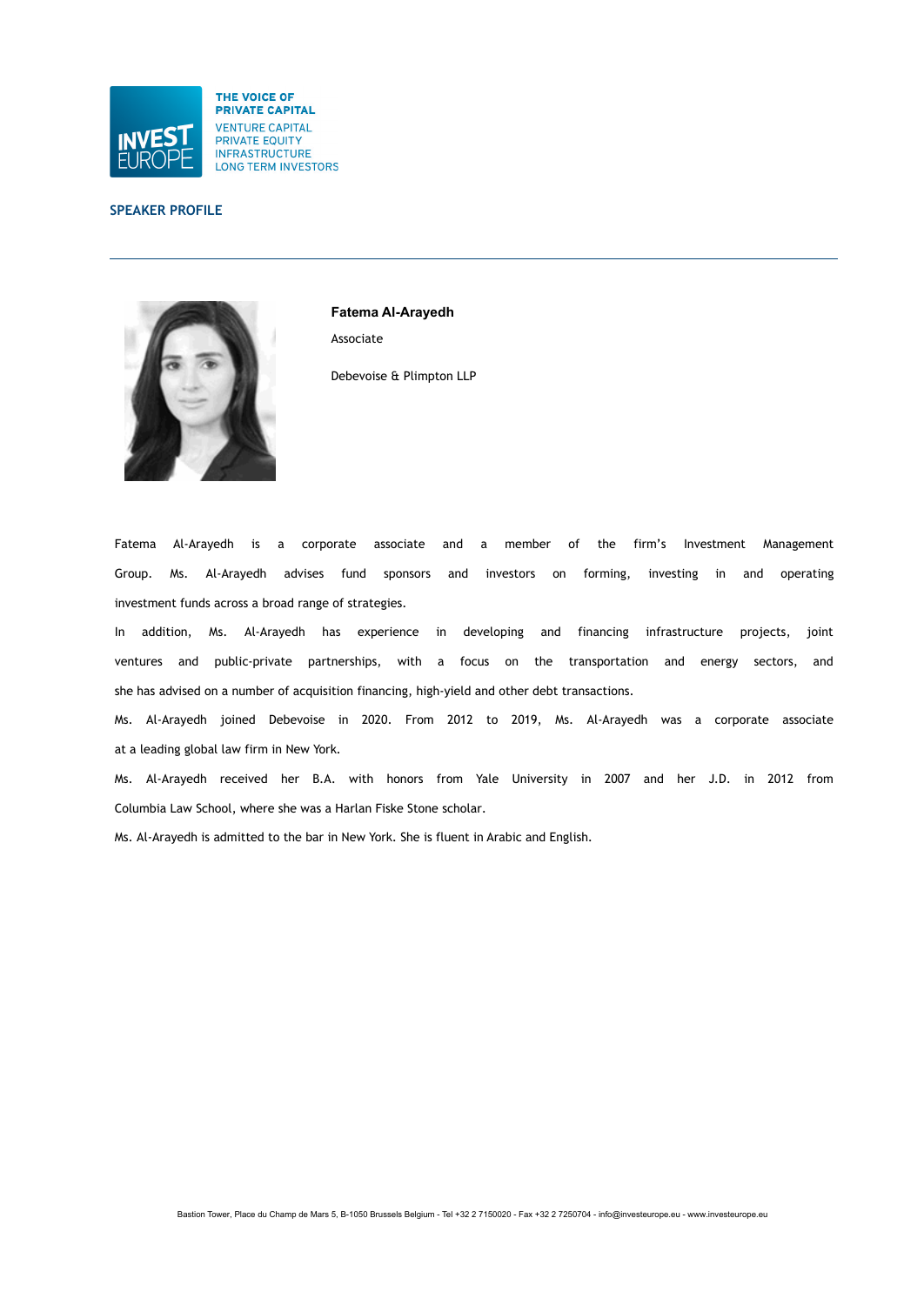

# **SPEAKER PROFILE**



**Stéphane Badey** Partner

Arendt & Medernach SA

Stéphane Badey is a Partner at Arendt.

Stéphane started his career in 1998 in the consulting practice of a Big Four company where he acquired extensive experience in regulatory and compliance matters in the fund management industry, before joining a leading asset servicing bank where he became Director Compliance Europe.

He specialises in anti-money laundering regulations and advises clients on all aspects relating to their AML/KYC framework.

Stéphane also has a particular interest in Environmental, Social and Governance (ESG) matters, especially on sustainability-related financial and regulatory aspects.

He is an active member of ALFI, LPEA and EFAMA working groups on AML and ESG.

Stéphane holds a Master's degree in Private Law from the University of Burgundy, Dijon, and a DEA in Comparative Law from the same university. He also holds a Diploma in Legal Studies from the University of Manchester. Furthermore, Stéphane completed the Cours complémentaires en droit luxembourgeois.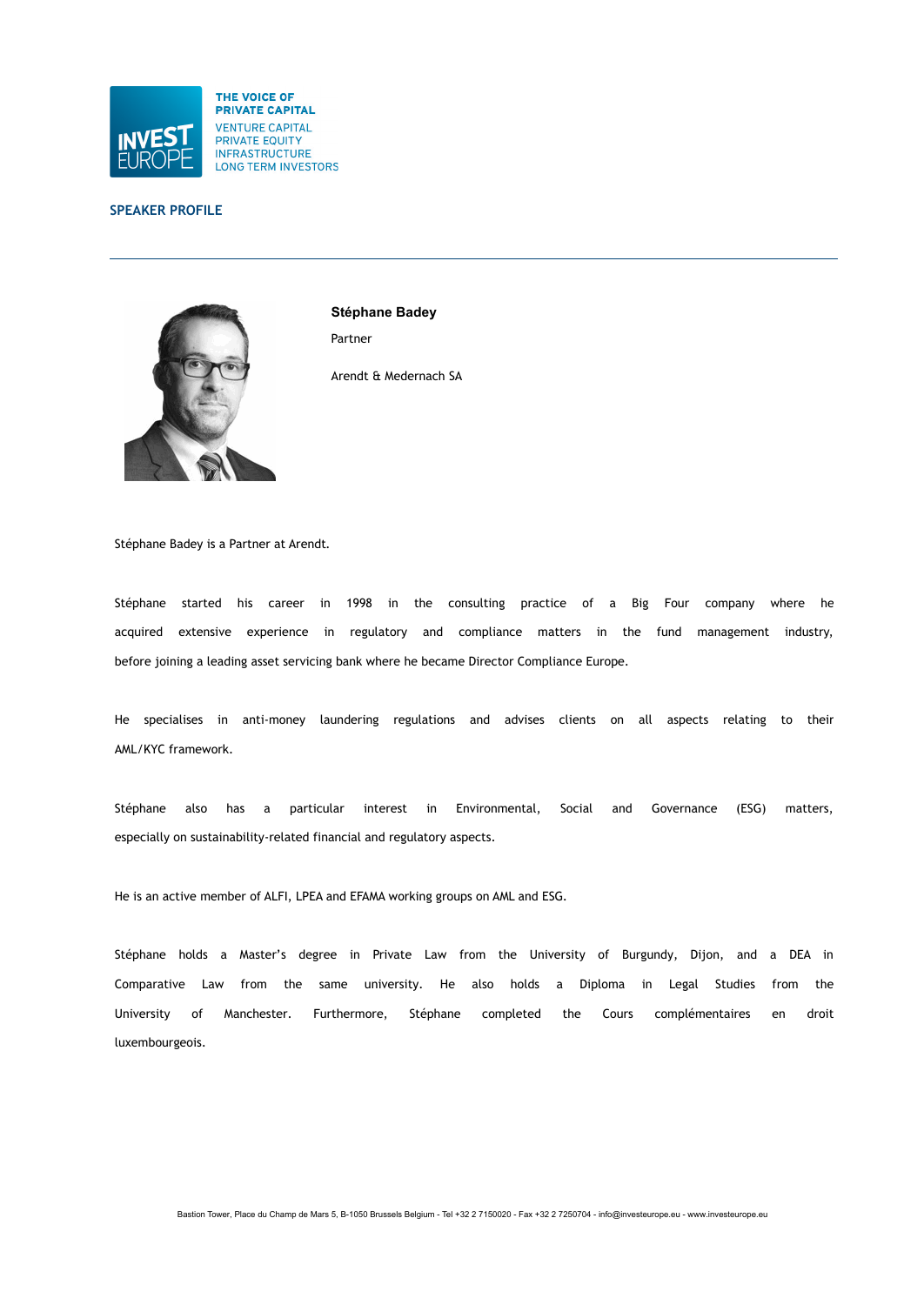

# **SPEAKER PROFILE**



**Guilhèm Becvort** Senior Associate

Allen & Overy

Guilhèm is Senior Associate specialising in international and corporate tax law. He has substantial experience on the tax aspects of cross-border private equity, real estate and debt investments and on the structuring of regulated and unregulated alternative investment funds. He also advises on the tax aspects of corporate restructurings, securitisation and capital markets transactions.

He is a member of the International Fiscal Association (IFA) in Luxembourg and France.

Prior to joining Allen & Overy in 2018, he gained significant experience in a major Luxembourg law firm and a major independent tax firm in Luxembourg.

Guilhèm holds a Master's degree in business law from the Université Toulouse 1 Capitole (France) as well as a Specialised Master in International Law and Management from HEC Paris (France).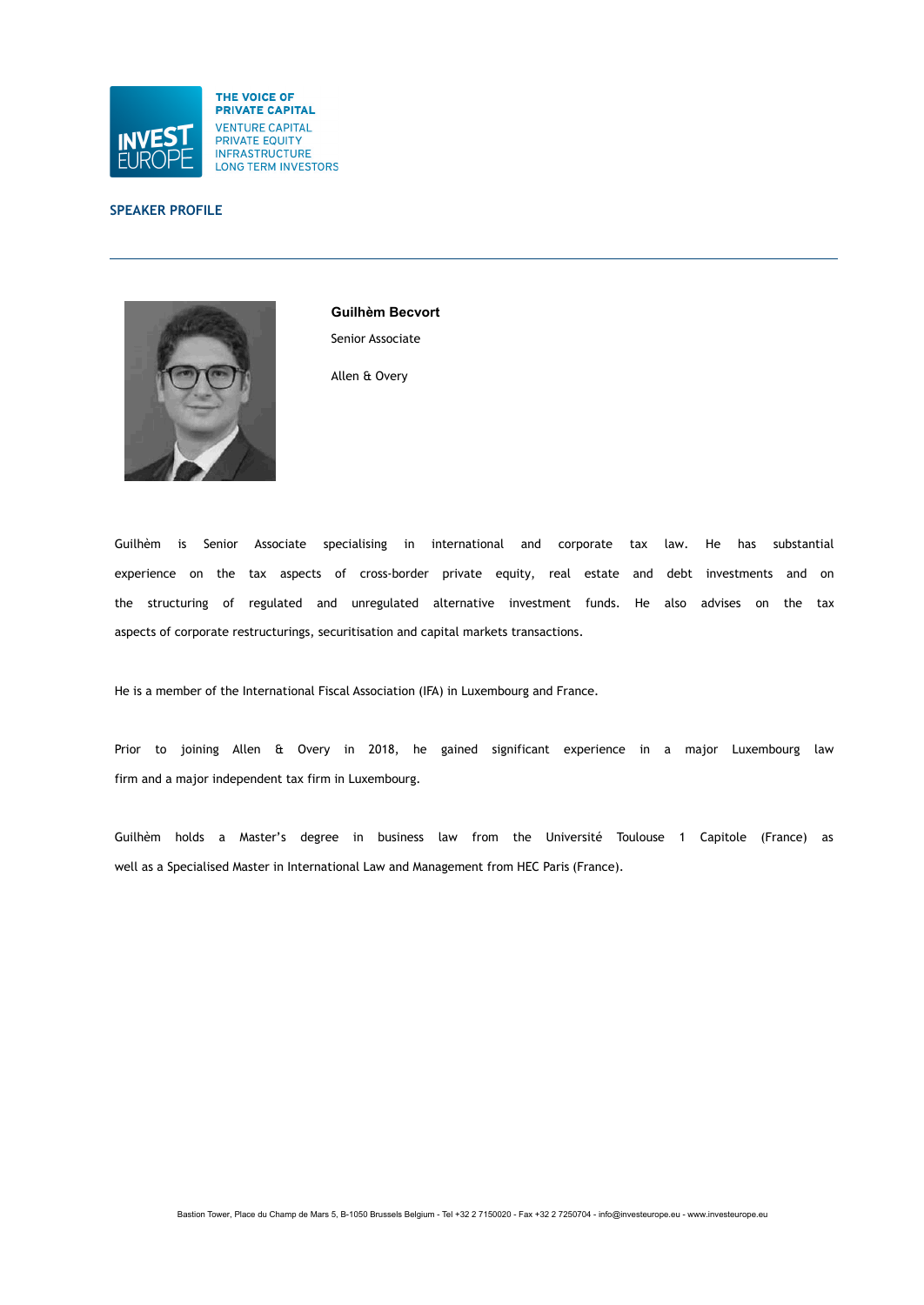

# **SPEAKER PROFILE**



**Matthew Dickman** Partner Debevoise & Plimpton LLP

Matt Dickman is an international counsel in the London office of Debevoise & Plimpton. He advises on the formation, management and reorganisation of private investment funds, as well as secondary transactions, regulatory compliance and internal economic and governance matters. He also has significant experience advising on the sale of GP stakes.

Mr. Dickman represents a broad range of international private equity and other private investment funds and their sponsors, including recent experience advising technology and venture capital funds.

He also has experience advising clients on securities offerings, restructurings and other corporate transactions.

Mr. Dickman first joined Debevoise as an associate in 2012. He later became a partner at an international law firm in its San Francisco office before returning to Debevoise in London in 2018. This international experience gives Mr. Dickman a broad perspective on the funds markets in both the U.S. and Europe.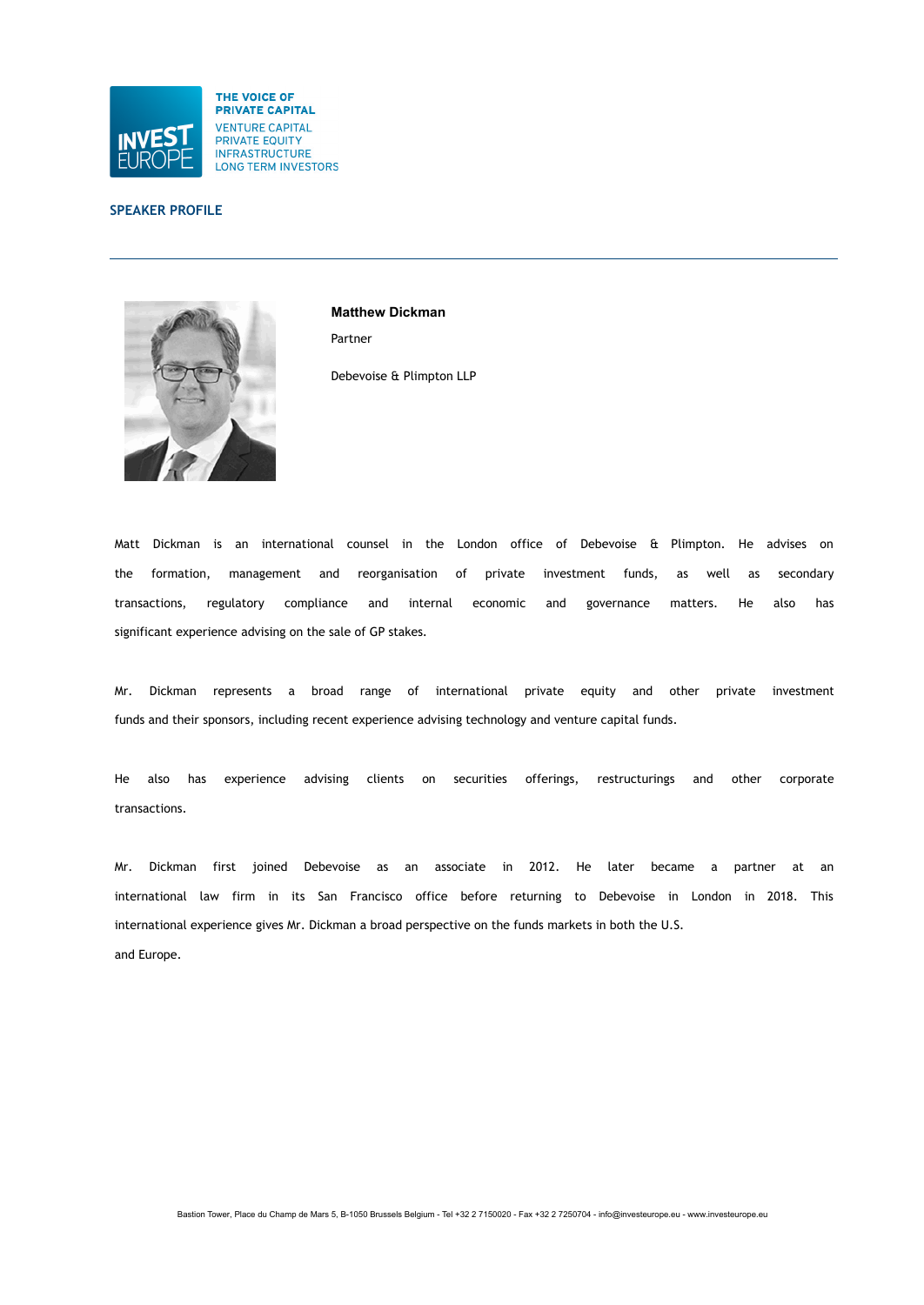

### **SPEAKER PROFILE**



**Gilles Dusemon** Partner

Arendt & Medernach SA

Gilles Dusemon is a Partner in the Private Equity & Real Estate practice of Arendt & Medernach. He specialises in the formation of alternative investment funds (AIF). He is qualified in corporate and tax law matters with a special interest in private equity, venture capital, private debt, infrastructure, real estate funds and related acquisition structures.

He has been a member of the Luxembourg Bar since 1997.

Gilles Dusemon is actively involved with the Association of the Luxembourg Fund Industry (ALFI). He serves as co-chairman of ALFI's Private Equity and Venture Capital Working Group. He is also a founding member of LPEA, the Luxembourg Private Equity and Venture Capital Association, and is sitting on its Executive Board. He is currently the chair of the Legal & Regulatory Committee of Invest Europe (Brussels).

He is a regular speaker at international seminars and conferences addressing fund structuring topics in particular.

Prior to joining Arendt & Medernach, he was a partner of the Benelux firm Loyens & Loeff, heading its Luxembourg investment management practice group. He started his career with Loeff, Claeys & Verbeke in 1996 in Luxembourg (which was later integrated into Allen & Overy) and served in Allen & Overy's New York office from 2000 to 2001.

Gilles Dusemon holds a Master's degree in business and tax law from the Université de Nice Sophia Antipolis (France), as well as an LL.M. in International Taxation from New York University (2000).

Languages: English, French, German, Italian and Luxembourgish.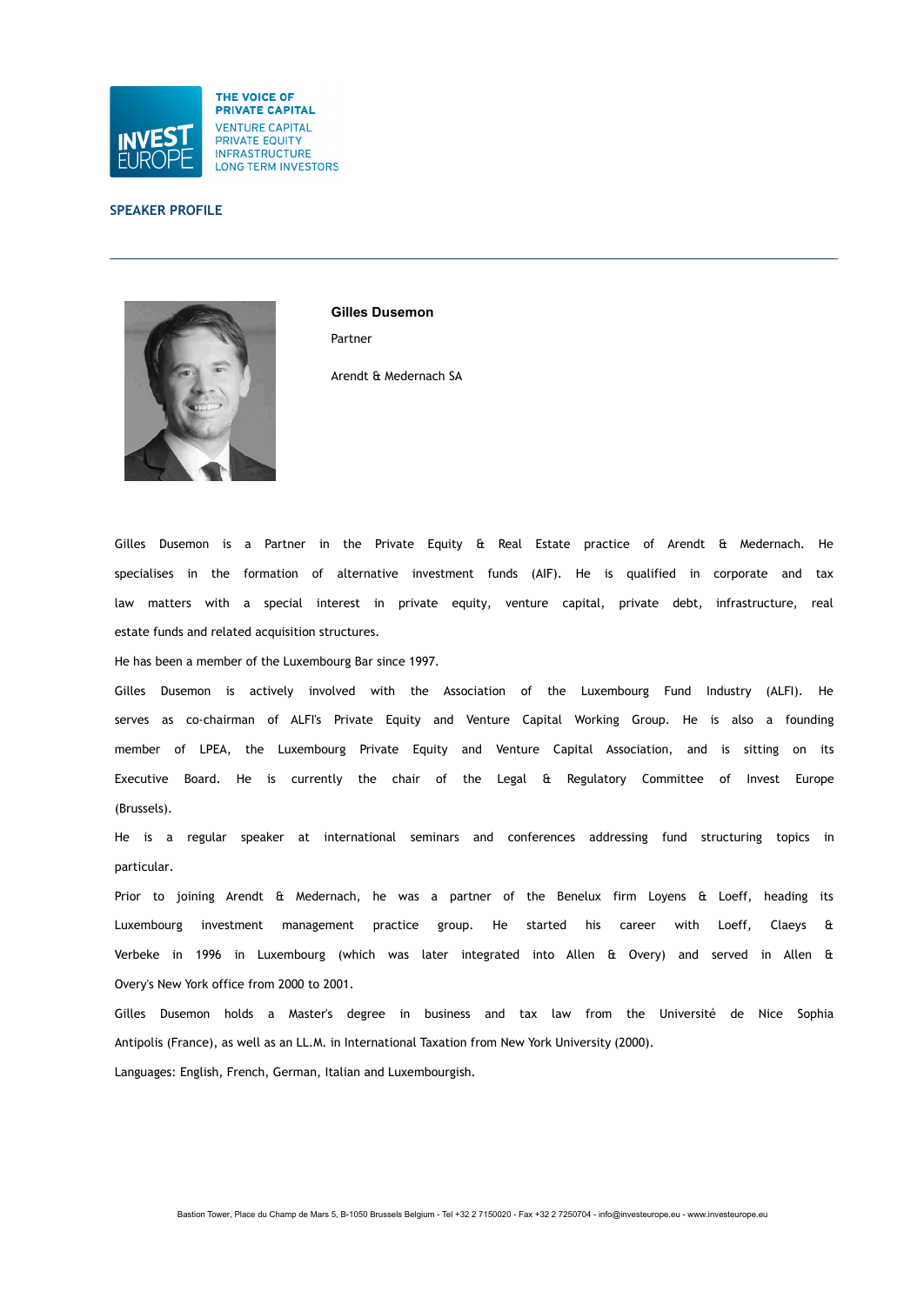

### **SPEAKER PROFILE**



**Jeremy Elmore** Partner Investment Funds

Travers Smith LLP

Jeremy joined Travers Smith as a senior associate in 2011 and became a partner in 2013.

Jeremy specialises in the structuring, formation and operation of alternative investment funds(with a particular focus on private equity, debt, real estate and infrastructure funds). He also advises on secondaries transactions, co-investment structures, carried interest and other incentivisation arrangements and works with a wide range of asset management houses and investors on the implementation of their alternative investment programmes.

Jeremy frequently advises on the structuring of investment management businesses both in relation to their initial formation and subsequent internal restructurings (covering areas such as LLP conversions, general succession planning and spin-outs).

Jeremy's recent work includes advising: a number of US and European private equity houses and asset managers on their conversion to limited liability partnerships; a large asset management house on its internal restructuring and group refinancing; a UK private equity house on the formation of its second UK fund and a significant secondary transaction and restructuring in relation to its first fund; on the establishment of co-investment vehicles for a range of private equity and real estate managers; a cornerstone investor on their participation in a new infrastructure fund and a number of pension funds on their continuing alternative investment programmes.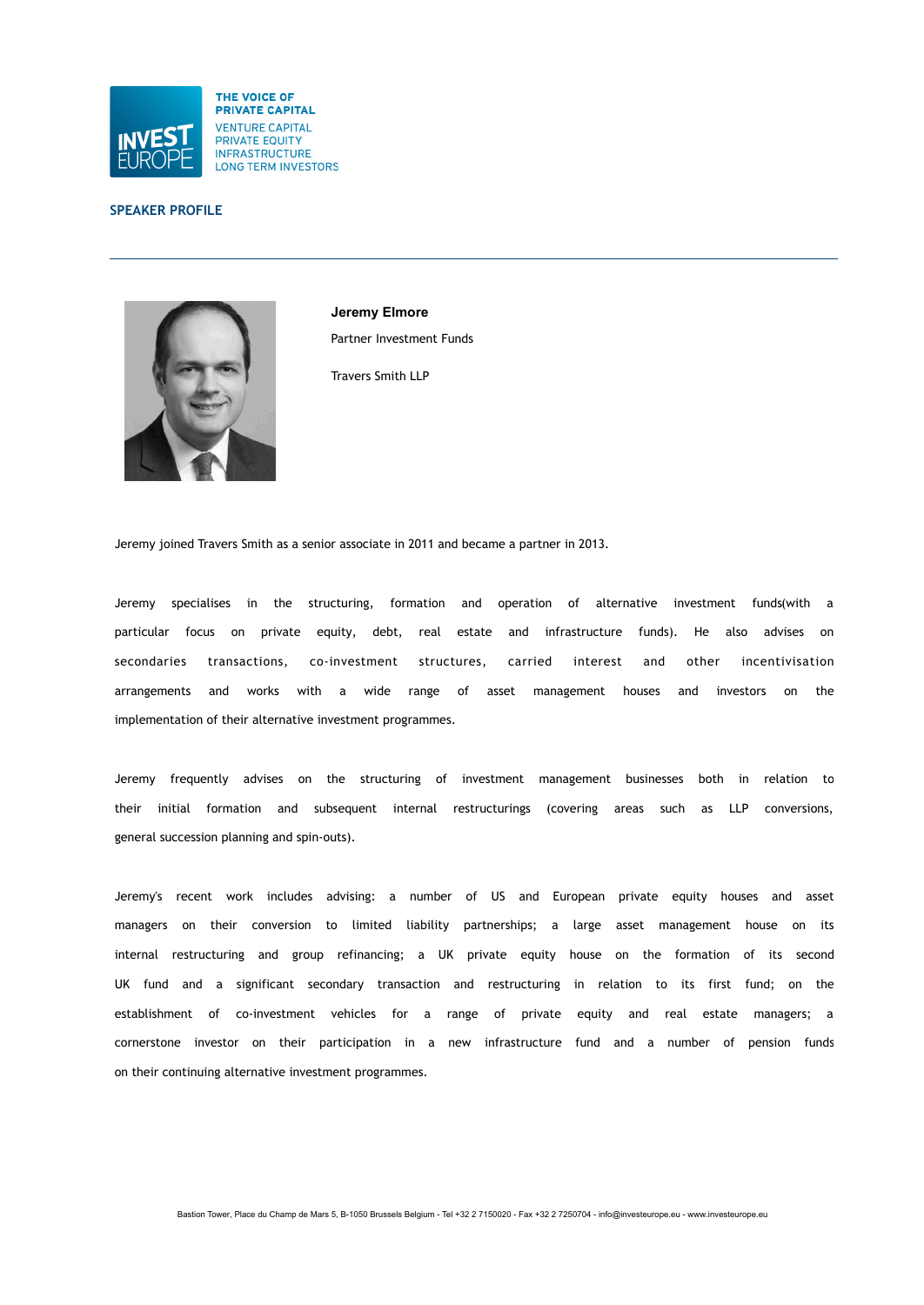

# **SPEAKER PROFILE**



**Zofia White** Senior Associate

Allen & Overy

Zofia is a Senior Associate advising on international and corporate tax law. She has experience in dealing with the tax aspects of cross-border investments and on the establishment of Luxembourg investment platforms.

She holds a Master 2 and a Master 1 Juriste Européen obtained from the Université Paris II, Panthéon-Assas. She obtained an LLM in international tax law from King's College, London.

She joined Allen & Overy in 2015.